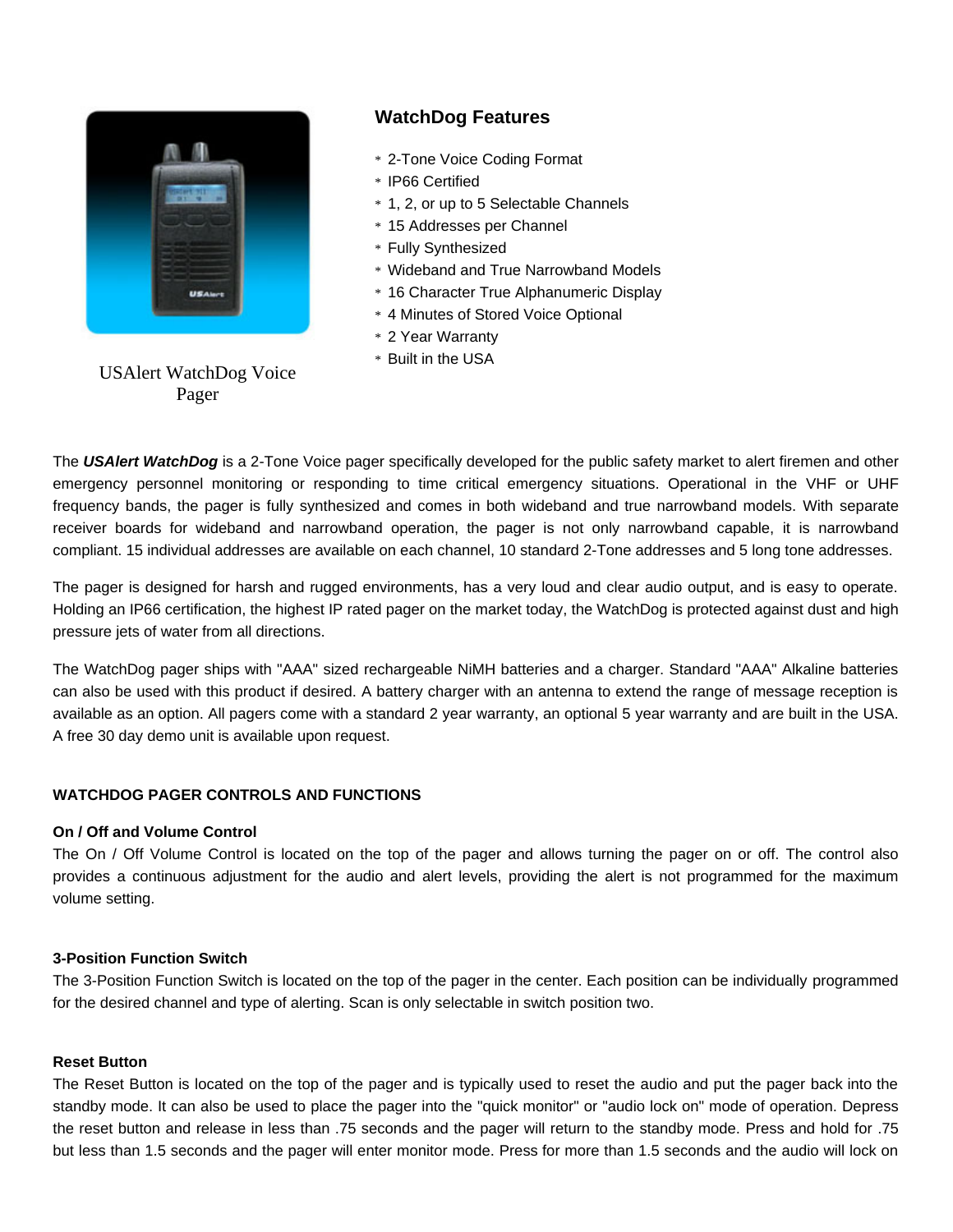#### **LCD Display**

The WatchDog pager incorporates a 16 character true alphanumeric front panel display. One display function provides personalized start up screen text that can be customized in the WatchDog programmer. There is also a provision to add standby screen text if desired.

Additionally, the WatchDog pager will display TEXT assigned to an address, date and time that an alert was received, and the sequence number of the message.

The WatchDog also allows programming special text in the code plug programmer of up to 14 characters to be displayed when that address has been alerted. The display will alternately show the pre-programmed text, then the alert number with date and time stamp.

## **Front Control Buttons**

There are three buttons located on the front of the pager. The far left button provides entry into the pagers menu and controls advancing thru the menu in a forward direction. The center button also provides entry into the pagers menu and controls advancing thru the menu in a reverse direction. The right button provides the playback function for models with voice memory and the select function if any item needs to be changed as s elected in the pagers menu.

## **Voice Memory Playback**

WatchDog models with voice memory can dynamically record up to 4 minutes of messages. Messages can be played back using the right button to initiate play back and then using the left and center buttons to select which message to replay. If no messages are stored, the display will show "NO VOICE MESSAGE".

Stored messages are retained in memory even if the pager is powered off or the batteries removed. Messages can be deleted individually or all at one time. A message can also be protected from accidental removal by using the "Protect Message" feature.

# **WatchDog Scan Operation**

The WatchDog pager has three types of scan, "Priority Scan", "Selective Call Scan", and "Channel Scan". To enable any scanning feature, position 2 of the 3-Position Function Switch must be programmed to the "Scan" setting.

2-Channel WatchDog models can be setup to scan between frequency 1 (F1) and frequency 2 (F2). 5-Channel WatchDog models can be setup to scan between frequency 1 (F1) and up to four other channels with the channel being monitored designated as (F2). Enabling up to four channels for (F2) operation is performed in the WatchDog programming software. Changing which channel is designated as (F1) and which is (F2) is accomplished through the three front panel buttons of the pager and the menu items shown in the LCD display. With the latest version of the WatchDog firmware, all enabled channels can be scanned, regardless of which channel is designated as (F2).

If "Priority Scan" is selected, the WatchDog pager will alternately search from (F1) to (F2) looking for the presence of a carrier. Alerting can only occur on the priority channel (F1). If channel activity is detected on (F2), the WatchDog pager will process voice on (F2) and periodically scan back to (F1) looking for the presence of a carrier.

The "Selective Call Scan" mode allows the WatchDog to silently scan from channel to channel looking for address tones. The pager will only open the audio path based on detection of an address and not just channel activity. If a proper address is detected, the WatchDog will alert and open the audio path for messaging.

"Channel Scan" mode will alternately search from (F1) to (F2) looking for the presence of carrier. The primary function of "Channel Scan" is to allow monitoring any activity on either channel. Only one channel can be actively monitored at a time